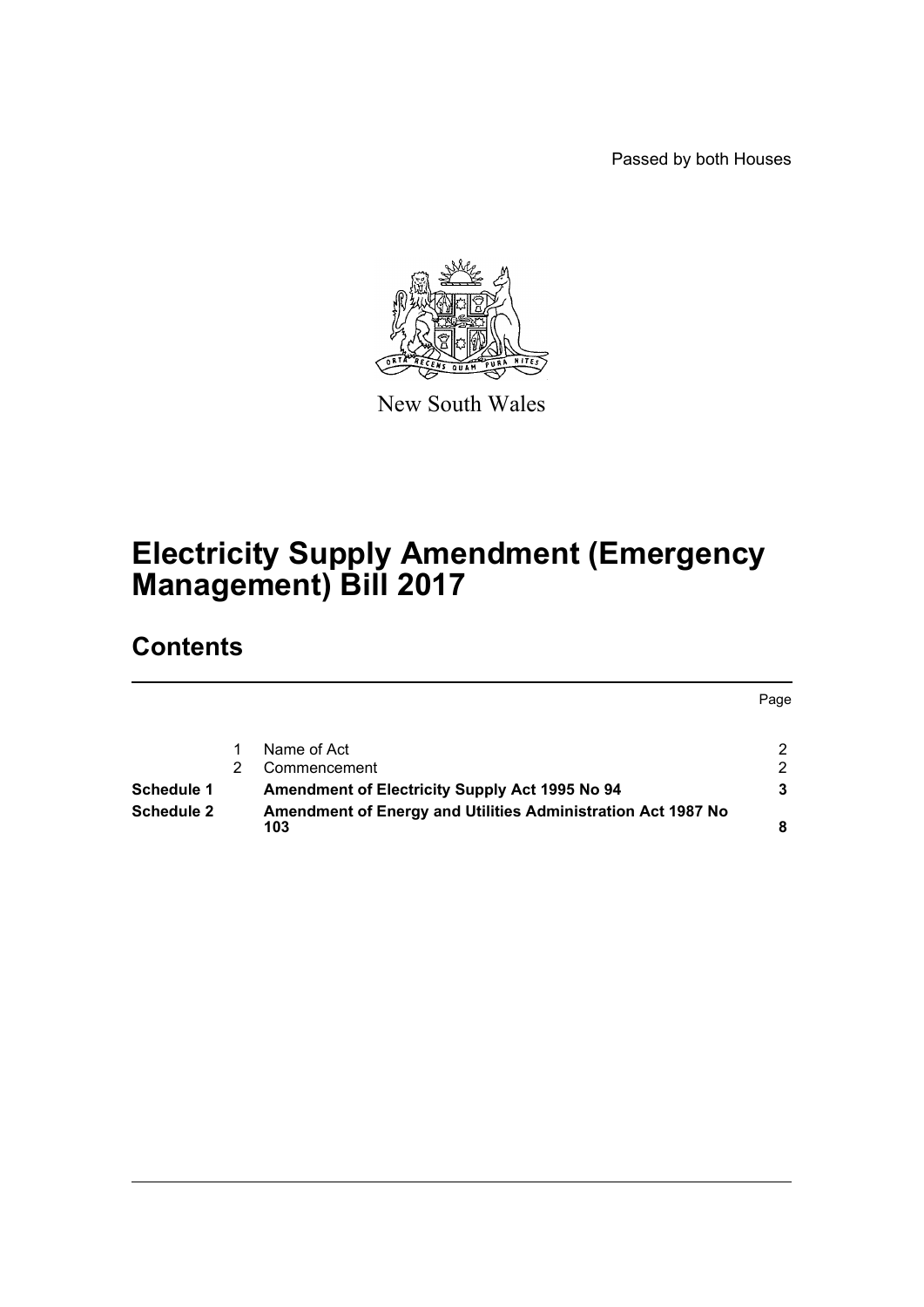*I certify that this PUBLIC BILL, which originated in the LEGISLATIVE COUNCIL, has finally passed the LEGISLATIVE COUNCIL and the LEGISLATIVE ASSEMBLY of NEW SOUTH WALES.*

*Legislative Council 2017* *Clerk of the Parliaments*



New South Wales

# **Electricity Supply Amendment (Emergency Management) Bill 2017**

Act No , 2017

An Act to amend the *Electricity Supply Act 1995* to make provision with respect to the management of electricity supply emergencies; and for other purposes.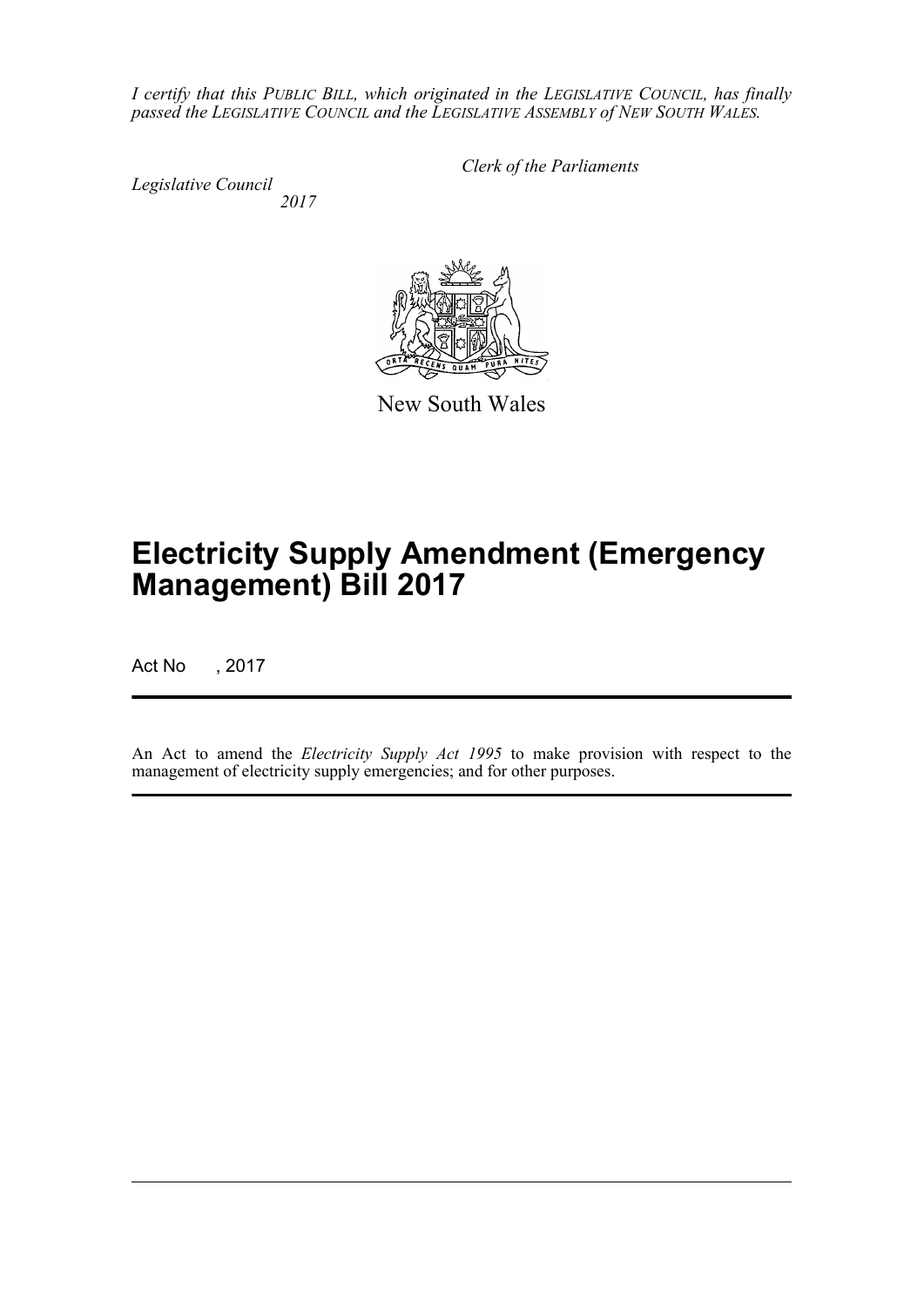## <span id="page-2-0"></span>**The Legislature of New South Wales enacts:**

## **1 Name of Act**

This Act is the *Electricity Supply Amendment (Emergency Management) Act 2017*.

### <span id="page-2-1"></span>**2 Commencement**

This Act commences on the date of assent to this Act.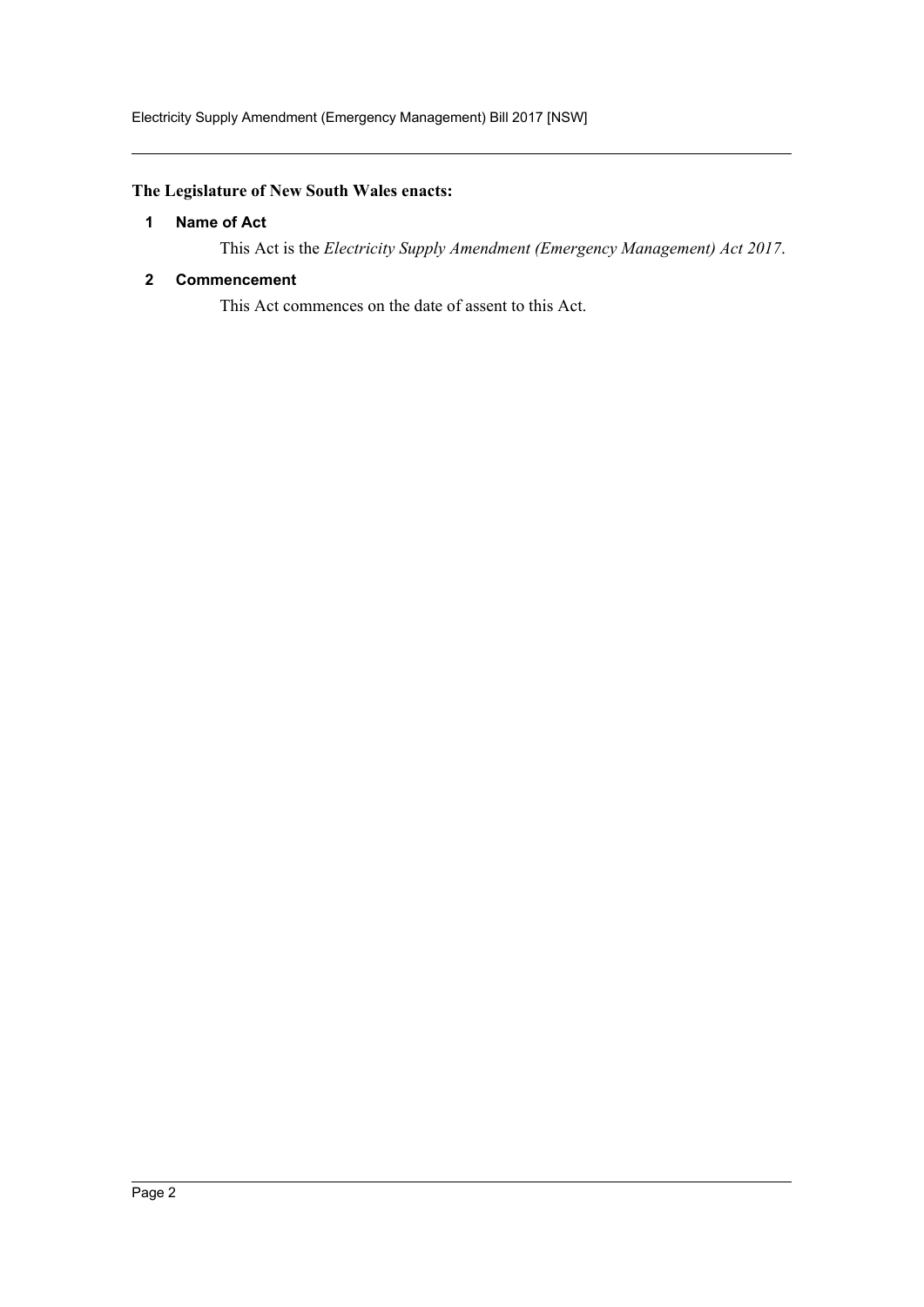## <span id="page-3-0"></span>**Schedule 1 Amendment of Electricity Supply Act 1995 No 94**

## **[1] Long title**

Insert "to make provision with respect to the management of electricity supply emergencies;" after "supply of electricity;".

## **[2] Section 3 Objects**

Insert at the end of section 3 (d):

, and

(e) to ensure that any significant disruption to the supply of electricity in an emergency is managed effectively.

## **[3] Part 7A**

Insert after Part 7:

## **Part 7A Management of electricity supply emergencies**

### **94A Declaration of electricity supply emergency**

- (1) The Premier may, by order in writing, declare an electricity supply emergency if the Premier is satisfied:
	- (a) that the supply of electricity to all or any part of the State is disrupted to a significant degree, or
	- (b) that there is a real risk that the supply of electricity to all or any part of the State may be disrupted to a significant degree.
- (2) An order declaring an electricity supply emergency has effect immediately on the making of the order.
- (3) The declaration of an electricity supply emergency remains in force:
	- (a) for the period (if any) specified in the declaration, or
	- (b) until such time as the declaration is revoked by the Premier by order in writing.
- (4) As soon as practicable after making or revoking a declaration of an electricity supply emergency, the Premier must:
	- (a) cause notice of the declaration or revocation to be made public in such manner as the Premier considers appropriate, and
	- (b) cause a copy of the relevant order to be published in the Gazette or on the NSW legislation website.

#### **94B Electricity supply emergency directions**

- (1) While the declaration of an electricity supply emergency is in force, the Minister may give directions (referred to in this Part as *electricity supply emergency directions*) that the Minister considers are reasonably necessary to respond to the electricity supply emergency.
- (2) Without limiting subsection (1), electricity supply emergency directions may be given for any of the following purposes:
	- (a) to restrict the use of electricity in order to reduce demand,
	- (b) to require large users of electricity to wholly or partly turn off or shut down any plant or equipment for a specified period of time,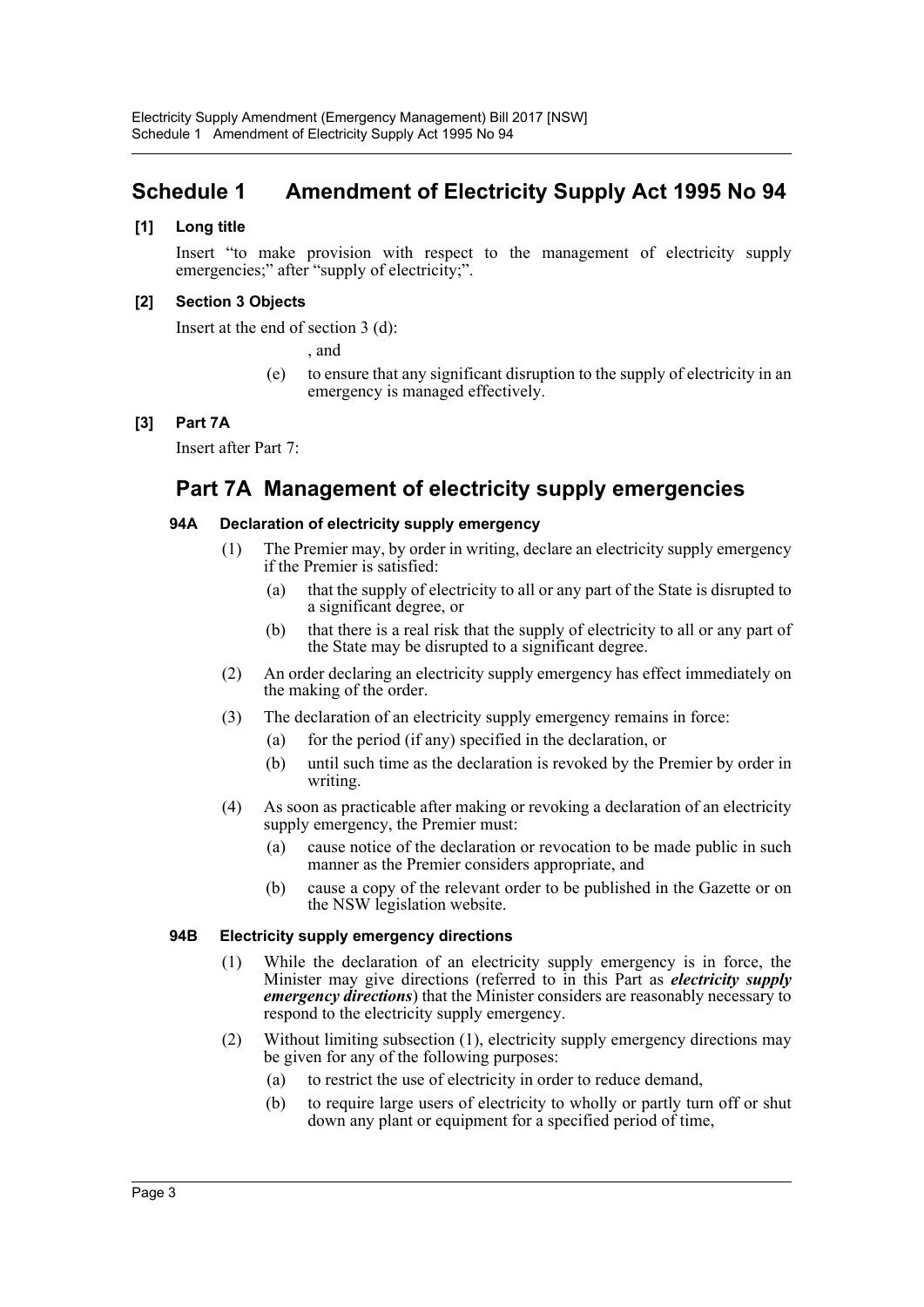- (c) to impose requirements relating to the carrying out of activities that may affect the production or supply of electricity,
- (d) to impose other requirements that relate directly to the production, use or supply of electricity.
- (3) An electricity supply emergency direction that is to apply to the general public or a specified sector of the community is to be given by means of a notice published in the Gazette.
- (4) An electricity supply emergency direction that is to apply to a particular person is to be given to the person verbally or by instrument in writing. If the direction is given verbally it must be confirmed by instrument in writing given to the person as soon as it is practicable to do so.
- (5) The Minister must, as soon as practicable after giving an electricity supply emergency direction that applies to a particular person, cause the direction to be published in the Gazette.
- (6) An electricity supply emergency direction:
	- (a) operates for such period as is specified in the direction (but only while the declaration of the electricity supply emergency is in force), and
	- (b) may be varied or revoked by a subsequent direction under this section.
- (7) In giving an electricity supply emergency direction, the Minister is to endeavour to act, so far as is reasonably practicable, in a way that is complementary to, and not inconsistent with, the operation and administration of the national electricity market within the meaning of the *National Electricity (NSW) Law*.

#### **94C Requirement to comply with electricity supply emergency directions**

(1) A person who fails to comply with an electricity supply emergency direction applying to the person is guilty of an offence.

Maximum penalty: 2,000 penalty units in the case of a corporation or 100 penalty units in the case of an individual.

(2) The requirement to comply with an electricity supply emergency direction has effect despite any other Act or law.

#### **94D Requirement to provide information in connection with electricity supply emergency**

- (1) The Minister may, by notice in writing given to a person (referred to in this Part as an *information notice*), require the person to provide such information as the Minister requires for any one or more of the following purposes:
	- (a) to determine whether the supply of electricity to all or any part of the State has been, or is likely to be, disrupted to a significant degree,
	- (b) to plan and prepare for the exercise of powers under this Part in the event that the supply of electricity is disrupted to a significant degree,
	- (c) to otherwise administer or enforce this Part.
- (2) Without limiting the information that an information notice may require to be provided, the information so required may include the following:
	- (a) information (including location and operational status) about electricity structures, electricity works and other electricity infrastructure such as transmission substations,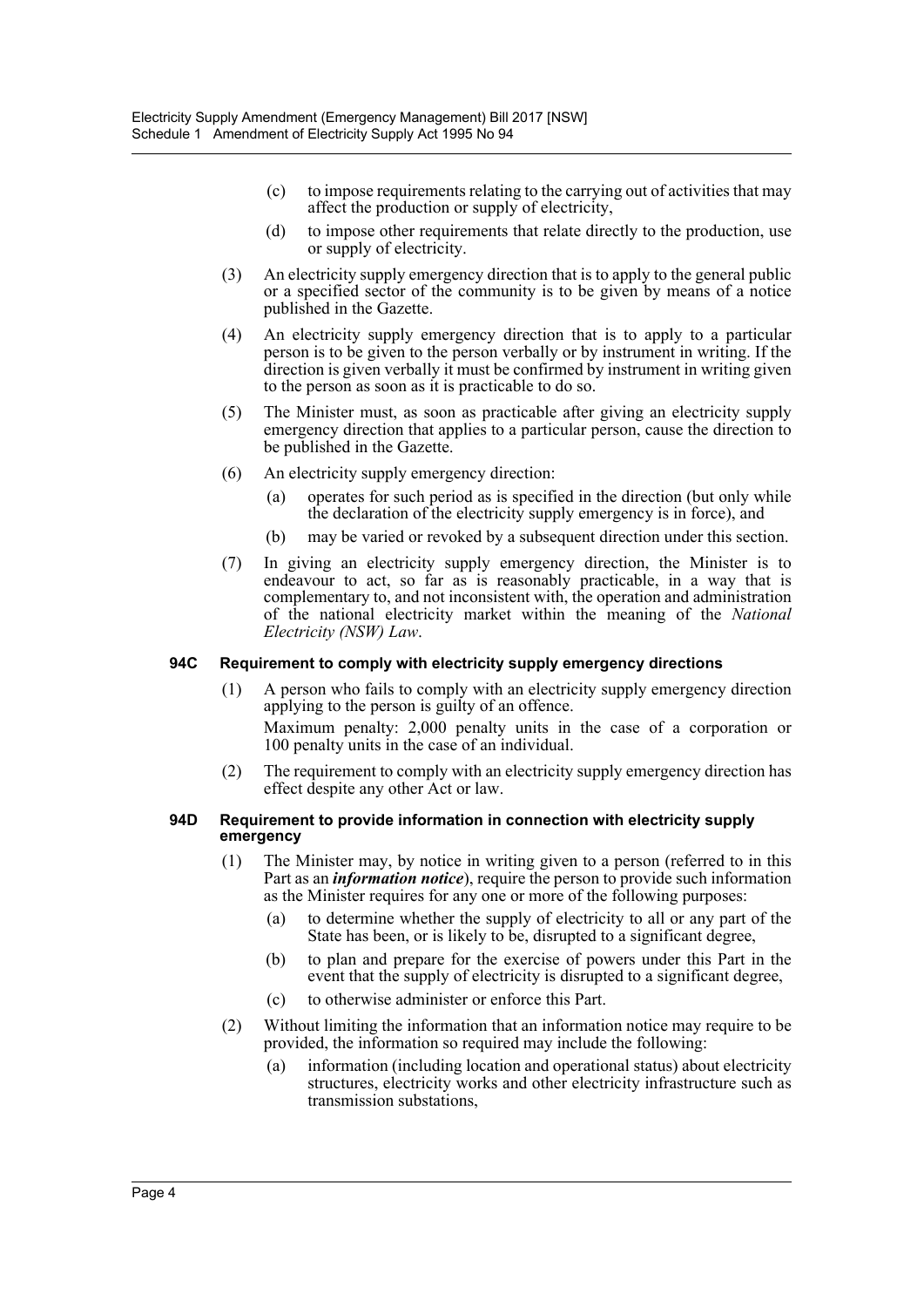- (b) information (including location and operational status) about non-electricity infrastructure such as gas pipelines, data storage or server facilities and telecommunications towers,
- (c) information that may be relevant to the supply of electricity in an emergency, including information about the location and availability of the following:
	- (i) coal supplies and stockpiles,
	- (ii) gas and liquid fuel stocks,
	- (iii) water storage reserves,
	- (iv) any relevant infrastructure or facilities with back-up power generation.
- (3) An information notice must specify:
	- (a) the manner in which the information required by the notice is to be provided to the Minister, and
	- (b) a reasonable time by which the information is to be provided.
- (4) For the avoidance of doubt, an information notice may be given whether or not the declaration of an electricity supply emergency is in force.
- (5) A person must not:
	- (a) without lawful excuse fail to comply with an information notice given to the person, or
	- (b) provide any information in purported compliance with an information notice that is false or misleading in a material respect.

Maximum penalty: 2,000 penalty units in the case of a corporation or 100 penalty units in the case of an individual.

- (6) An information notice may be given to a person by any of the following methods:
	- (a) in the case of an individual—by personal delivery to the person,
	- (b) by post to the address specified by the person for the giving of information notices,
	- (c) in the case of an individual who has not specified such an address—by post to the residential or business address of the person last known to the Minister,
	- (d) in the case of a corporation—by post to the registered office or any other office of the corporation or by leaving it at any such office with a person apparently over the age of 16 years,
	- (e) by email to an email address specified by the person for the giving of information notices,
	- (f) by any other method authorised by the regulations for the giving of information notices.

#### **94E Disclosure of information provided to Minister**

- (1) Any information provided to the Minister in accordance with an information notice may be divulged by the Minister:
	- (a) to any person with the consent of the person who provided the information, or
	- (b) to any person if the Minister is satisfied that the information is not confidential in nature, or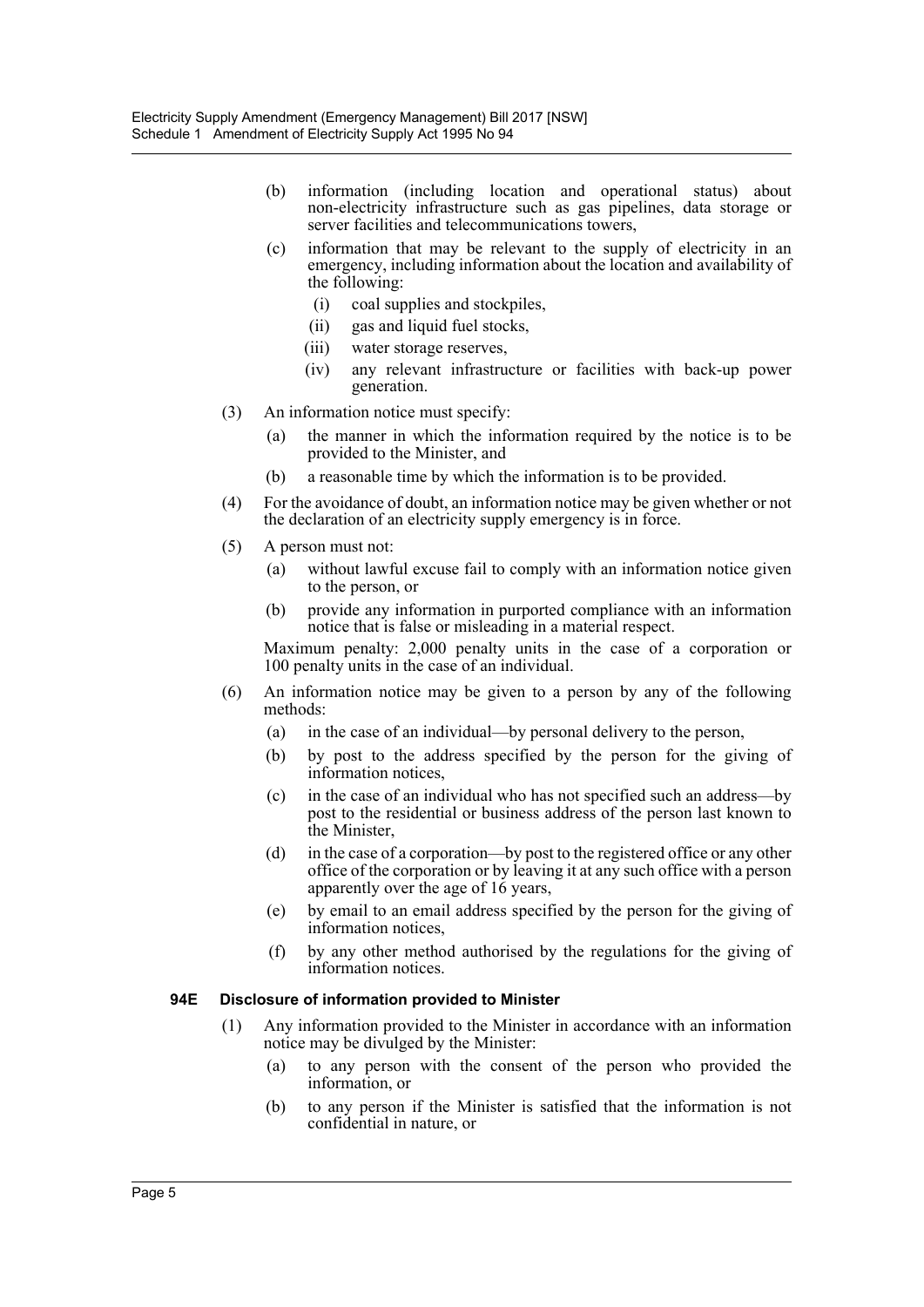- (c) to any person who is engaged in the administration of this Part, or
- (d) to AEMO, or
- (e) in accordance with a requirement under any Act or other law.
- (2) If the Minister divulges any information to a person that has been provided to the Minister in accordance with an information notice, the Minister may give the person a direction prohibiting or restricting the person from divulging the information if the Minister is satisfied that it is appropriate to give the direction because of the confidential nature of the information.
- (3) A person who contravenes a direction under subsection (2) is guilty of an offence.

Maximum penalty: 100 penalty units.

#### **94F Provisions relating to requirement to provide information**

- (1) A person is not guilty of an offence of failing to comply with an information notice unless the person was warned on that occasion that a failure to comply is an offence.
- (2) A person is not excused from the requirement under an information notice to provide information on the ground that the information might incriminate the person or make the person liable to a penalty.
- (3) However, any information provided by a natural person in compliance with an information notice is not admissible in evidence against the person in criminal proceedings (except proceedings for an offence under this Part) if:
	- (a) the person objected at the time to doing so on the ground that it might incriminate the person, or
	- (b) the person was not warned on that occasion that the person may object to providing the information on the ground that it might incriminate the person.

#### **94G Appointment of authorised officers**

- (1) The Minister may appoint any person (referred to in this Part as an *authorised officer*) as an authorised officer for the purposes of this Part.
- (2) An authorised officer is, in exercising the functions of an authorised officer, subject to the control and direction of the Minister.
- (3) The Minister is to cause each authorised officer to be issued with a means of identification in the form approved by the Minister.

#### **94H Powers of authorised officers**

- (1) An authorised officer may enter any premises at any reasonable time for the purposes of determining whether there has been a failure to comply with an electricity supply emergency direction.
- (2) However, an authorised officer is not empowered to enter any part of premises used only for residential purposes without the permission of the occupier of the premises.
- (3) An authorised officer may, at any premises lawfully entered, do anything that, in the opinion of the authorised officer, is necessary to be done for the purposes of determining whether there has been a failure to comply with an electricity supply emergency direction.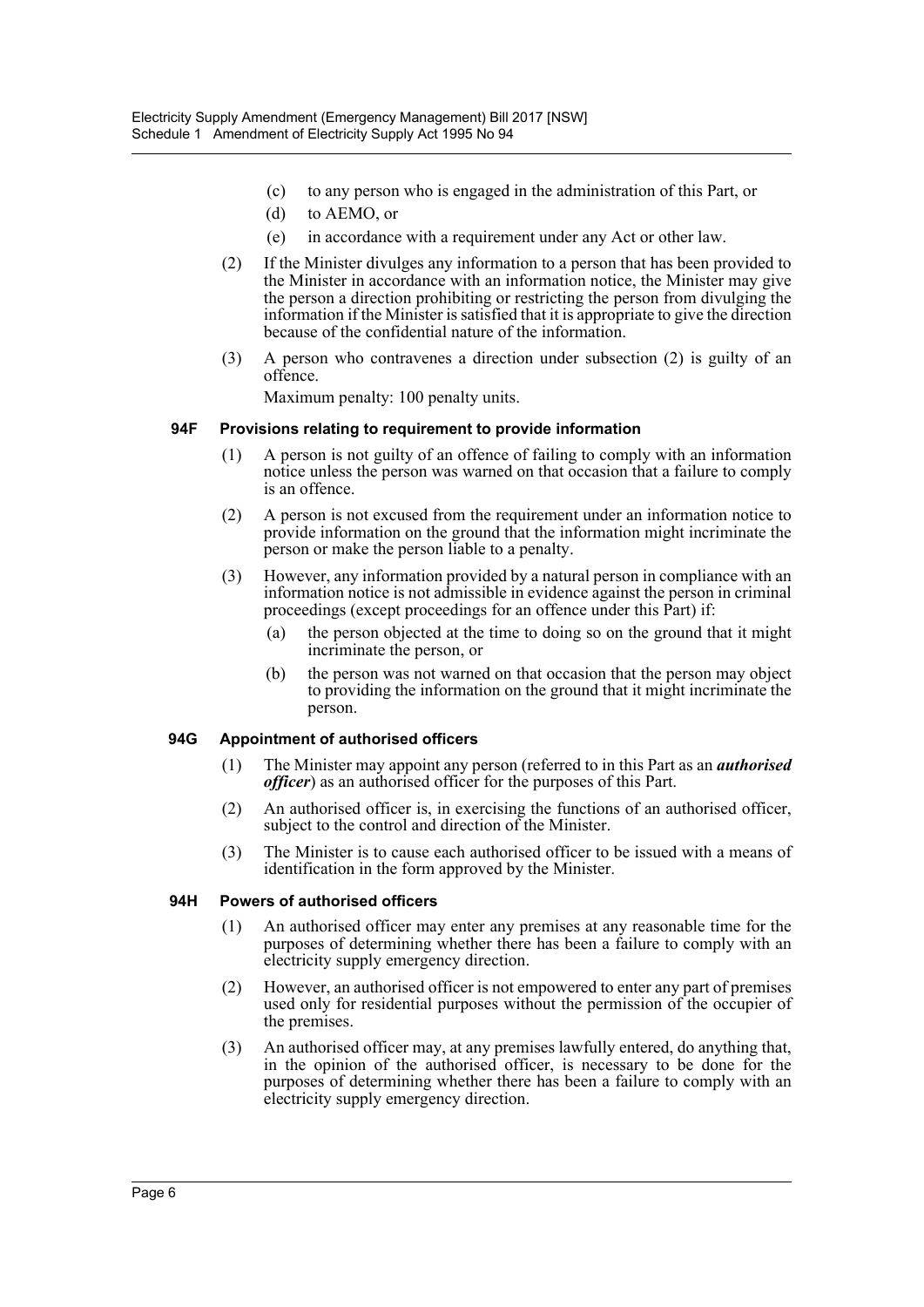- (4) Without limiting subsection (3), the authorised officer may:
	- (a) carry out such inspections on those premises as the authorised officer considers necessary, and
	- (b) examine and test any plant or equipment on the premises, and
	- (c) take such photographs, films, audio, video and other recordings as the authorised officer considers necessary.
- (5) A person must not:
	- (a) prevent an authorised officer from exercising any function conferred or imposed on the authorised officer under this section, or
	- (b) hinder or obstruct an authorised officer in the exercise of any such function.

Maximum penalty: 200 penalty units in the case of a corporation or 50 penalty units in the case of an individual.

(6) A person is not guilty of an offence under subsection (5) because of any act of hindrance or obstruction unless it is established that the authorised officer identified himself or herself as an authorised officer.

#### **94I Exclusion of personal liability**

Any matter or thing done or omitted to be done by the Minister, an authorised officer or a person acting under the direction of the Minister does not, if the matter or thing was done or omitted in good faith for the purpose of executing this Part, subject the Minister, authorised officer or person so acting personally to any action, liability, claim or demand.

## **[4] Section 179A Compensation not payable**

Insert after section 179A (1A):

- (1B) Compensation is not payable by or on behalf of the State:
	- (a) because of the enactment, making or operation of Part 7A (including the giving of an electricity supply emergency direction under that Part), or
	- (b) because of any consequence of any such enactment, making or operation, or
	- (c) because of any statement or conduct relating to any such enactment, making or operation.

## **[5] Section 183 Delegation of Minister's functions**

Insert "or functions under section 94B" after "delegation" in section 183 (1).

## **[6] Section 183 (2) (a1)**

Insert after section 183 (2) (a):

(a1) any Public Service employee, or

## **[7] Dictionary**

Insert "(except in Part 7A)" after "*authorised officer*".